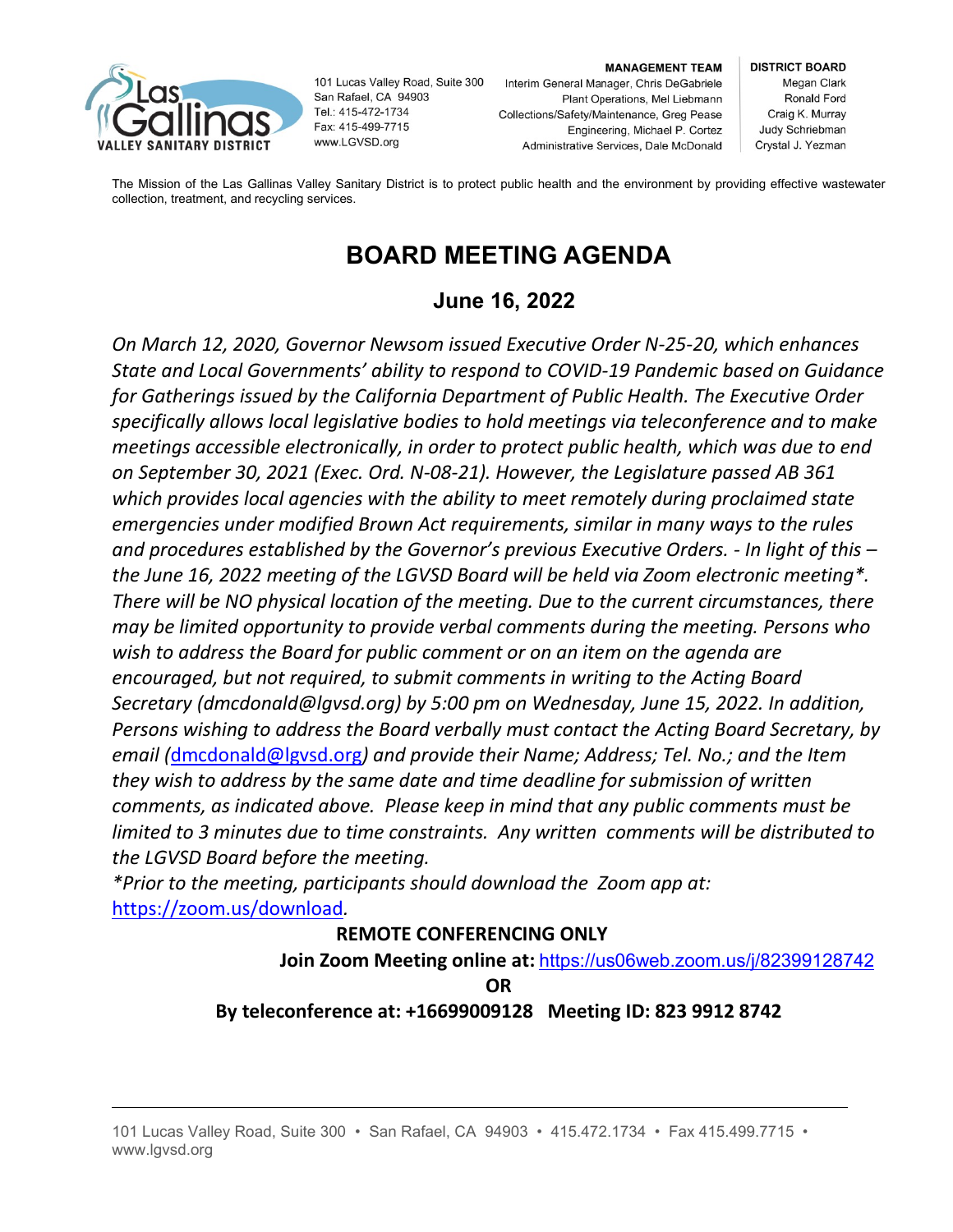# **MATERIALS RELATED TO ITEMS ON THIS AGENDA ARE AVAILABLE FOR PUBLIC INSPECTION ON THE DISTRICT WEBSITE [WWW.LGVSD.ORG](http://www.lgvsd.org/) NOTE: Final board action may be taken on any matter appearing on agenda**

**Estimated** Time

## **OPEN SESSION:**

#### **1. PUBLIC COMMENT 4:00 PM**

This portion of the meeting is reserved for persons desiring to address the Board on matters not on the agenda and within the jurisdiction of the Las Gallinas Valley Sanitary District. Presentations are generally limited to three minutes. All matters requiring a response will be referred to staff for reply in writing and/or placed on a future meeting agenda. Please contact the General Manager before the meeting.

#### **2 RESOLUTION NO. 2022-2259 – A RESOLUTON CERTIFYING THAT LEGAL NOTICE HAS BEEN GIVEN FOR THE HEARING ON THE BUDGET FOR THE FISCAL YEAR 2022-23 AND CONFIRMATION OF SEWER SERVICE CHARGE 4:05 PM**

Staff to present Resolution No. 2022-2259 - A Resolution Certifying that Legal Notice has been given for the Hearing on the Budget for the Fiscal Year 2022-23

Staff recommendation: Board adopt Resolution No. 2022-2259 - A Resolution Certifying that Legal Notice has been given for the Hearing on the Budget for the Fiscal Year 2022-23

#### **3. PUBLIC HEARING – BUDGET FOR THE 2022-23 FISCAL YEAR 4:10 PM**

### **A. OPEN PUBLIC HEARING**

### **B. BUDGET 2022-23 PRESENTATION:**

District staff to present the following proposed budgets for the fiscal year July 1, 2022 to June 30, 2023:

- a. Revenue
- b. Operating and Maintenance
- c. Reserves
- d. Debt Service
- e. Capital Outlay

## **C. REVIEW DISTRICT STAFF RECOMMENDATIONS**:

Board consider approval of the 2022-23 Budgets as proposed.

### **D. PUBLIC COMMENT**:

This portion of the meeting is reserved for persons desiring to address the Board regarding the proposed Budgets. Presentations are generally limited to three minutes.

## **E. CLOSE THE PUBLIC HEARING**:

Board to close the public hearing.

### **F. BOARD DETERMINATION AND ACTION**

Board to consider comments from public, review administrative record and make determination regarding action to approve the proposed Budgets.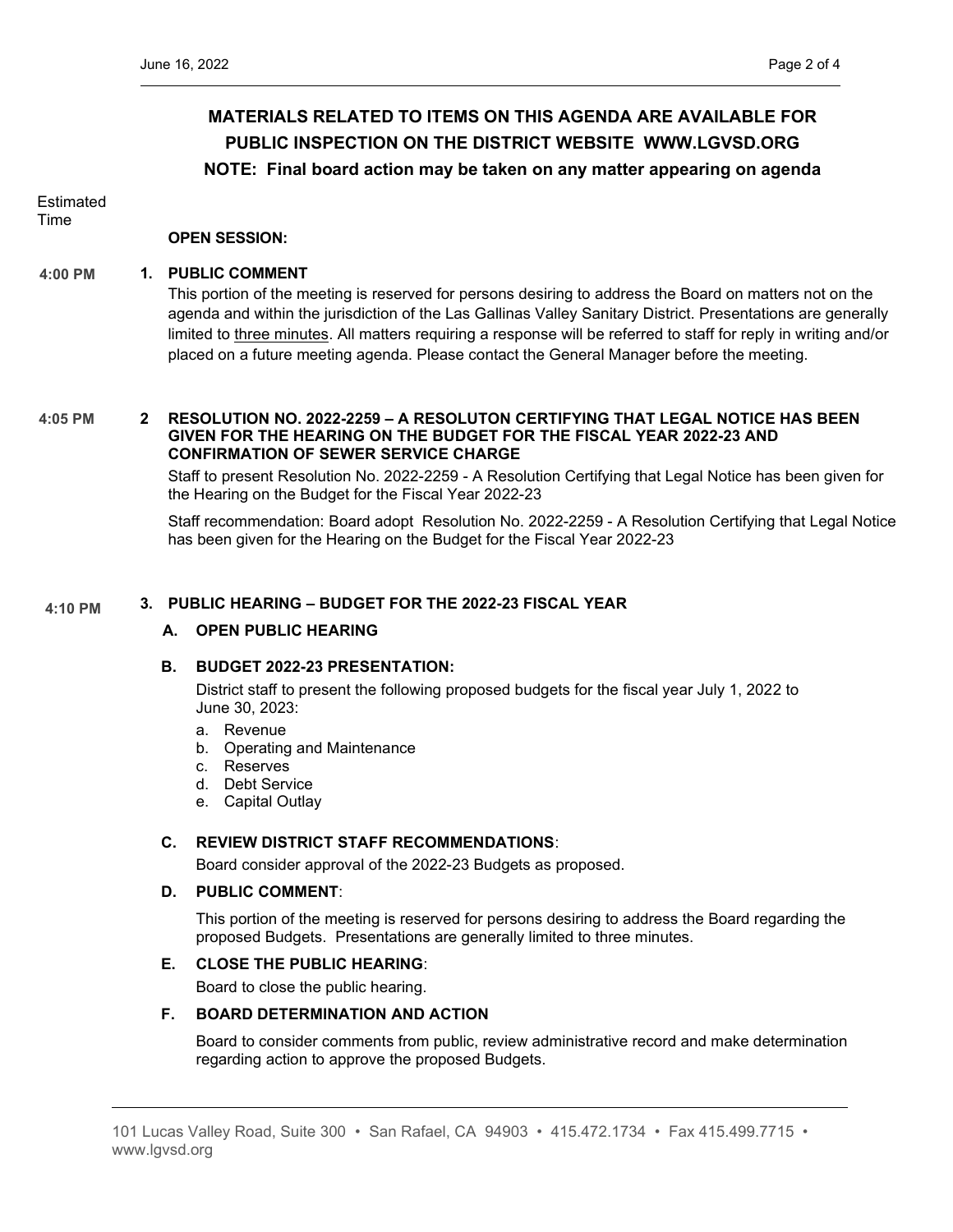**4. CONFIRM SEWER SERVICE CHARGE FOR FY 2022-23 AND APPROVE RESOLUTION 2022-2260** Board to review and approve Resolution 2022-2260 confirming the increased Sewer Service charge for FY 2022-23 and providing for the collection of Sewer Service Charges on the tax roll. **5:10 PM**

#### **5. RESOLUTIONS FOR 2022-23 BUDGET: 5:20 PM**

- A. RESOLUTION NO. 2022-2261 A RESOLUTION FIXING AND APPROVING THE BUDGET FOR THE FISCAL YEAR 2022-23..
- B. RESOLUTION NO. 2022-2262– A RESOLUTION DETERMINING THE 2022-23 APPROPRIATION OF TAX PROCEEDS.
- C. RESOLUTION NO. 2022-2263 A RESOLUTION REQUESTING ALLOCATION OF TAXES FOR THE FISCAL YEAR 2022-23

#### **6. CONSENT CALENDAR: 5:30 PM**

These items are considered routine and will be enacted, approved or adopted by one motion

unless a request for removal for discussion or explanation is received from the staff or the Board.

- A. Approve the Board Minutes for June 2, June 6 and June 7, 2022
- B. Approve the Warrant List for June 16, 2022
- C. Approve Board Compensation for May 2022
- D. Approve Ford attending Navigating Surplus Land Webinar June 16
- E. Approve Resolution 2022-2264 Remote Meetings

Possible expenditure of funds: Yes, Items B through D.

Staff recommendation: Adopt Consent Calendar – Items A through E.

#### **7. INFORMATION ITEMS: 5:40 PM**

STAFF/CONSULTANT REPORTS: 1. Interim General Manager's Report – Verbal

**8. AWARD OF CONTRACT FOR FINANCIAL AUDIT 5:50 PM**

Board to review and approve the contract for the financial audit for the fiscal years 2022 through 2024.

#### **9. BOARD MEMBER REPORTS: 6:00 PM**

- 1. CLARK
	- a. NBWA Board Committee, 2022 Operations Control Center Ad Hoc Committee, Other Reports
- 2. FORD
	- a. NBWRA, Marin Special Districts Association, 2022 Ad Hoc Engineering Committee re: STPURWE, 2022 Operations Control Center Ad Hoc Committee, 2022 Human Resources Ad Hoc Committee, Other Reports

### 3. MURRAY

a. Marin LAFCO, CASA Energy Committee, Other Reports